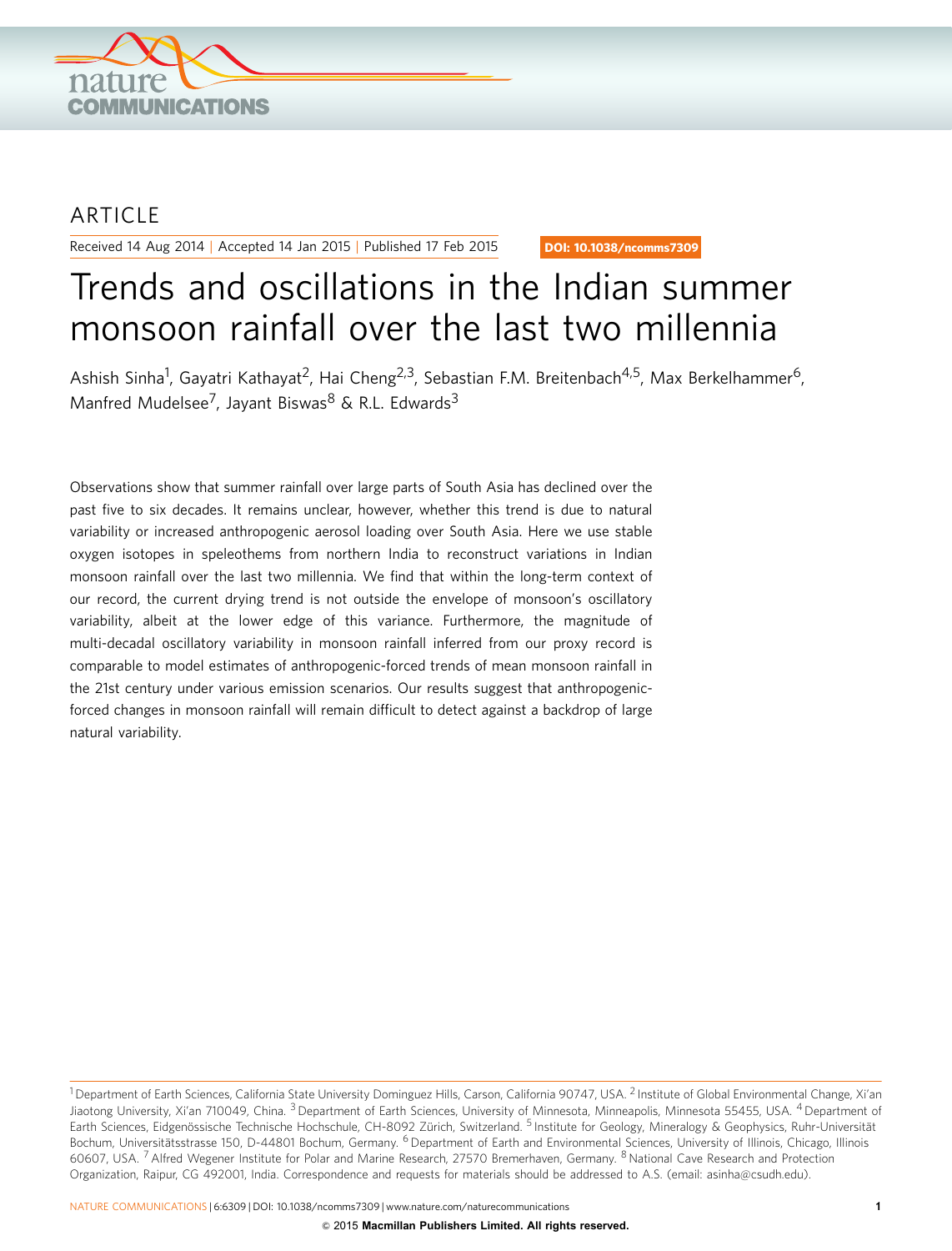mong the most serious impacts of climate change to South Asia are those that relate to water availability and drought due to changes in Indian summer monsoon (ISM) rainfall amount and spatio-temporal pattern. Although, the spatial structure of the mean seasonal rainfall over South Asia exhibits complex patterns<sup>1</sup>, the area-weighted all-India summer monsoon rainfall (AISMR) time series<sup>[2](#page-6-0)</sup> serve as an adequate index of ISM intensity over continental India on interannual to decadal timescales<sup>3,4</sup>. Between AD 1870 and 1990, the AISMR appears to exhibit quasi-oscillatory multi-decadal  $(\sim 60-70$  years) variability, with amplitudes that are generally within  $\pm 5.0\%$  of historical normals ( $\sim$  850 mm)<sup>4–6</sup>. However, in context of the last 50–60 years, the AISMR has been undergoing a statistically significant decreasing trend, which is also observed in various gridded precipitation data sets<sup>7-9</sup>. This decline stands in contrast to the near-unanimous results from climate models, which indicate increasing rainfall in a warming climate due to increasing greenhouse gas concentrations<sup>10,11</sup>. In some model simulations, the observed summertime drying trend has been attributed to increased anthropogenic aerosol loading over South Asia $8,9,12$ , but considerable uncertainty remains in modelling the role of aerosols on monsoon rainfall<sup>[13](#page-6-0)</sup>. A fundamental question therefore emerges whether the weakening of ISM rainfall, particularly over northern India (NI), is anomalous within the long-term context of natural variability. Deciphering whether the recent decade-long ISM drying trend is caused by human-induced aerosol emissions or a manifestation of ISM natural variability is critical to understanding both the near and long-term behaviour of the ISM.

Although the AISMR is among the longest instrumental records of precipitation on Earth, it is still too short ( $\sim$ 145 years) to allow a robust characterization of multi-decadal-centennial ISM variability from which, one can examine the uniqueness of the observed drying trend. Existing proxy reconstructions from South Asia suggest that the ISM exhibits complex spatio-temporal variations, the finer details of which are highlighted by speleothem oxygen isotope ( $\delta^{18}O$ ) records from central India (CI) and northeastern Indi[a14–18.](#page-6-0) Building upon our previous work, here we present a new high-resolution and radiometricdated speleothem  $\delta^{18}$ O-based reconstruction of ISM rainfall over the last two millennia. The new record is developed from two stalagmites (SAH-A and SAH-B) collected from the Sahiya Cave in NI. The climatologically unique location of our site allows us to cast temporal changes in speleothem  $\delta^{18}O$  in terms of decadalaveraged variations in ISM rainfall, and thus, the low-frequency aspect of our record can be construed as a paleo-counterpart of the instrumental AISMR time series. Our reconstruction reveals a wide range of ISM behaviour, consisting of multi-centennial trends forced by Northern Hemisphere (NH) temperatures, distinct multi-decadal oscillatory variability and sporadic subdecadal intervals of anomalously high and low rainfall. Within the long-term context of our record, the observed decline in ISM rainfall since the middle of the 20th century is not outside the envelope of natural variability, albeit at the lower edge of this variance. In addition, the magnitude of ISM multi-decadal oscillatory variability inferred from our record is comparable to model estimates of anthropogenic-forced trends of mean monsoon rainfall in the 21st century under various representative concentration pathway (RCP) scenarios<sup>11</sup>. Our results underscore the challenge of detecting anthropogenic-forced changes in ISM against a background of large internal variability.

### Results

Regional climatology. The Sahiya Cave ((30°36'N, 77°52'E,  $\sim$  1,190 m above sea level (m.a.s.l.)) is located  $\sim$  200 km NNE of New Delhi in the Uttarakhand State of India ([Fig. 1;](#page-2-0)

Supplementary Fig. 1). Mean annual temperature and annual precipitation in the region are  $\sim$  22.0 °C and 1,600 mm, respectively, with  $\sim 80\%$  of precipitation falling during the monsoon season (between June and September) (Supplementary Fig. 2). The onset of ISM rainfall in the study area is preceded by the development of the cross-equatorial low-level jet (LLJ) that serves as the primary conduit for transporting moisture across the Indian Ocean and the Arabian Sea onto the Indian sub-continent<sup>[19](#page-6-0)</sup>. The LLJ generates strong cyclonic vorticity in the planetary boundary layer (typically north of 15°N) leading to large convective instabilities over the central portion of India, a region referred to as the Monsoon Trough  $(MT)^{20}$  $(MT)^{20}$  $(MT)^{20}$ . At the height of the ISM season (typically during July and August), the LLJ develops into a southeasterly flow, transporting moisture from the Bay of Bengal (BoB) to northwest and northern India<sup>21</sup>. In addition, the negative pressure anomalies in the MT region trigger the development and propagation of synoptic-scale weather systems, collectively referred to as the low-pressure systems (LPS)<sup>[20](#page-6-0)</sup>, from the BoB (typically north of  $18^{\circ}$ N during the months of July and August) onto the Indian landmass. The LPS are instrumental in advancing the ISM as far north as the Lesser Himalayas (that is, north of our study area) and as far west as Pakistan during periods of strong monsoon circulation<sup>21</sup>. Another important source of precipitation variability in the study area stems from chaotic oscillations in monsoonal precipitation, referred to as active-break spells<sup>20-22</sup>. Distinct from the LPS, these oscillatory modes of monsoon exhibit a hierarchy of quasiperiods (3–7 days, 10–20 days and 30–60 days) and are manifestations of north–south fluctuations in the mean position of the  $MT^{20-22}$ . During the 'break' period, the axis of the MT shifts north of our site, resulting in dry air intrusions of westerly winds into northwest and central-north India, which tend to suppress rainfall through decrease of convective instability and depletion of parcel buoyancy<sup>[23,24](#page-6-0)</sup>. In summary, the sub-seasonal to interannual precipitation variability in our study area, strategically located at the distal end of the BoB branch of the ISM and at the northern periphery of the MT region, is sensitive to changes in the strength and position of the LLJ and attendant changes in the MT, which in turn, influence the strength of the BoB branch of ISM.

Oxygen isotope in modern precipitation. We use the observational data from the Global Network of Isotopes in Precipitation program of the International Atomic Energy Agency (GNIP-IAEA, hereafter GNIP) to characterize the  $\delta^{18}O$ of precipitation ( $\delta^{18}O_p$ ) in our study area. The GNIP data nearest to the cave site (Uttarkashi, 30.72N, 78.44E; 1,140 m.a.s.l.), however, contains only 3 years of monthly  $\delta^{18}O_p$  observations (AD 2004–2006;  $n = 28$ ) (Supplementary Fig. 3). Consequently, we use the  $\delta^{18}O_p$  data from the GNIP station at New Delhi (28.58N, 77.52E;  $212$  m.a.s.l., and  $\sim 200$  km south of Sahiya) to characterize the  $\delta^{18}O_p$  variability in our study area (Supplementary Figs 4–5). Our approach to utilize  $\delta^{18}O_p$  data from New Delhi is justified by the gross similarities between the annual cycles of precipitation and  $\delta^{18}O_p$  at Sahiya and New Delhi (see Methods), which suggest that both sites are influenced by similar precipitation dynamics and moisture sources throughout the year. Furthermore, to examine dynamical linkages between  $\delta^{18}O_p$  and changes in the low-level ( $\sim$ 850 hPa) monsoon circulation pattern, we use the hybrid single-particle lagrangian integrated trajectory model (HYSPLIT)<sup>[25](#page-7-0)</sup> to generate backward (168 h) moisture trajectory ensembles for those periods where GNIP data are available. Our paired analyses of GNIP  $\delta^{18}O_p$  data and the low-level monsoon moisture trajectory patterns ([Fig. 1;](#page-2-0) Supplementary Fig. 6) suggest that the  $\delta^{18}O_p$  variability in the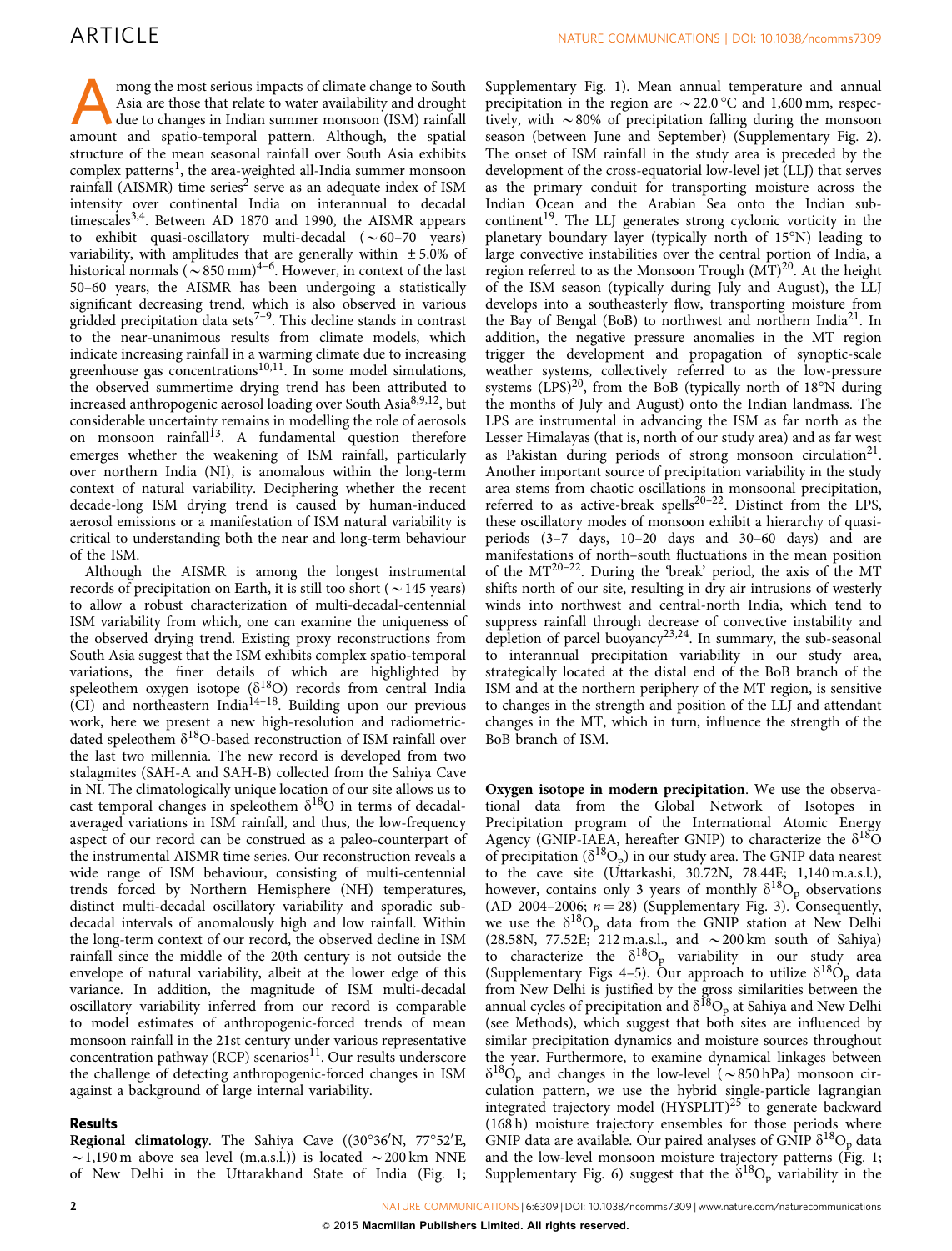<span id="page-2-0"></span>study area is dominated by large-scale changes in low-level monsoon circulation and moisture transport history upstream of our site, and to a lesser extent from changes in local precipitation intensity. We find that periods of strong (weak) monsoon circulation are characterized by an enhanced (reduced) flux of isotopically depleted BoB moisture and reduced (enhanced) flux of isotopically enriched Arabian Sea moisture to our site (see Methods).

Speleothem oxygen isotope interpretation. The contrasting patterns of strong and weak monsoon circulation produce distinct  $\delta^{18}O_p$ , signatures, which in theory, should predominantly drive changes in  $\delta^{18}$ O of speleothems from the study area. This inference rests in part on the assumption that non-monsoon rainfall and snowmelt are insignificant sources of surface waters that infiltrate into the cave system. Indeed, this assumption is supported by the  $\delta^{18}O$  values of the cave's dripwaters  $(-6.95 \pm 0.31\%)$ ,  $n = 7$ ), which are indistinguishable from the amount-weighted  $\delta^{18}O$  of annual precipitation ( – 6.97‰) and slightly higher than the  $\delta^{18}O$  of June, July, August and September (JJAS)-integrated precipitation  $(-8.19\%)$  in the study region (Supplementary Fig. 3d). Furthermore, the regional precipitation– evaporation budget is positive only during the summer monsoon season (from June to September) (Supplementary Fig. 2b), implying that effective infiltration of surface waters into the local karst occurs primarily during the ISM season (Supplementary Fig. 3). The karstic overburden over the Sahiya Cave ( $\sim$ 30 m) would, however, tend to act as a lowpass filter by mixing  $\delta^{18}O_p$ signals from several seasons, thus damping high-frequency  $\delta^{18}O_p$  variations. Nonetheless, the low-frequency (multi-year to

decadal) component of the speleothem  $\delta^{18}O$  record should reflect time-integrated shifts in  $\delta^{18}$ O of karstic waters stemming from an asymmetric occurrence of 18O-enriched (depleted) precipitation events during weak (strong) monsoon seasons. Consequently, we interpret temporal changes in the speleothem  $\delta^{18}O$  at our site to reflect space–time-integrated upstream changes in ISM intensity. Indeed, comparisons of the speleothem  $\delta^{18}$ O time series with instrumental records of precipitation at local, sub-regional and sub-continental spatial scales (Supplementary Fig. 7) indicate that stip-commental spatial scales (suppremeasing)  $-\frac{1}{6}$ <br>the strength of the inverse  $\delta^{18}O_p$ -rainfall amount relationship is higher at sub-regional and sub-continental scales. This observation suggests that upstream changes in ISM circulation and rainfall variability rather than changes in the local precipitation amount are the primary drivers of  $\delta^{18}O$  variability at our site. Our observations are consistent with the results from other studies, which suggest that local  $\delta^{18}O_p$  variability in some monsoonal and tropical regions reflect upstream changes in regional circulation and rainfall $^{26,27}$ .

Speleothem oxygen isotope record. The NI  $\delta^{18}O$  record from the Sahiya Cave is a composite of two  $\delta^{18}$ O stalagmite records (SAH-A and SAH-B) consisting of 1848  $\delta^{18}$ O measurements with an average temporal resolution of 1.5 years per sample (Supplementary Fig. 8). The chronologic frameworks of SAH-A and SAH-B  $\delta^{18}$ O profiles are provided by 13 and 15 <sup>230</sup>Th dates, respectively (Supplementary Fig. 9; Supplementary Data 1). The average  $2\sigma$  age uncertainty of the composite record is  $\sim$  22.5 years. The age models are developed by generating multiple cubic interpolations<sup>[28](#page-7-0)</sup> between the discrete <sup>230</sup>Th dates. The SAH  $\delta^{18}$ O record (mean  $=$  -9.0‰; 1 $\sigma$  = 0.24) covers the last two thousand



Figure 1 | Cave location and ensembles of backward air-parcel trajectories originating from the study area. The HYSPLIT<sup>[25](#page-7-0)</sup> trajectory ensembles depict air-parcel/moisture transport routes for JJAS, highlighting the maximum contrast between strong and weak monsoon circulation. The green and black lines in each panel are multi-year monthly composites of daily trajectories originating from the study area (red dot) associated with periods of anomalously high and low rainfall, respectively, during June (a), July (b), August (c) and September (d). Anomalously low rainfall (relative to the 20th century mean) during June, July, August and September in our study area is characterized by near-cessation of 18O-depleted moisture flux from the Bay of Bengal, resulting in relatively higher flux of <sup>18</sup>O-enriched moisture from the local sources and Arabian Sea, and dry air intrusions of westerly winds that tend to suppress rainfall over central and northern India through increase of convective stability. On other hand, anomalously high rainfall, particularly during July and August, in our study area is associated with significantly enhanced transport of <sup>18</sup>O-depleted moisture from the Bay of Bengal (see Methods and Supplementary Fig. 6).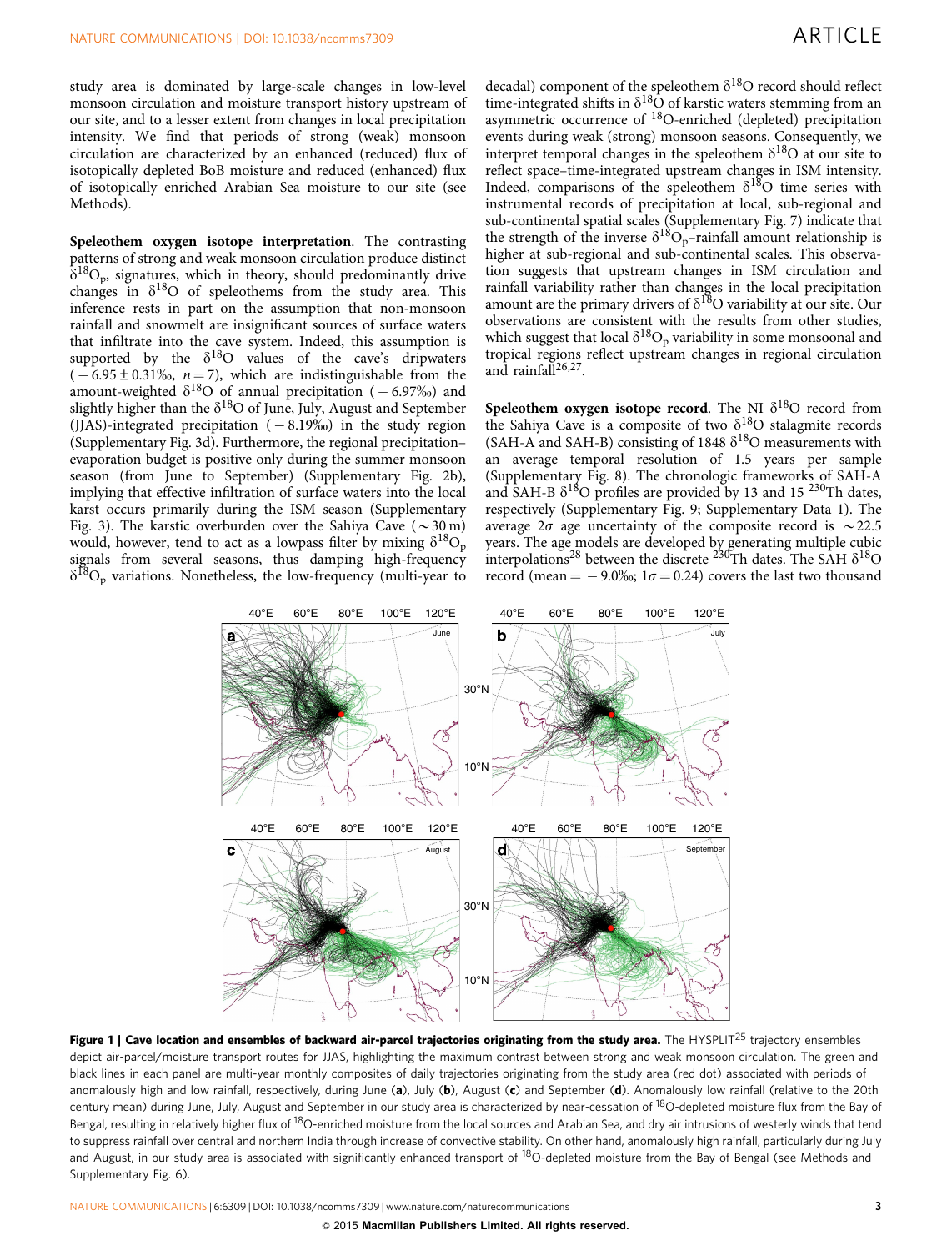<span id="page-3-0"></span>years (BC 141 to AD 2006) (Supplementary Data 2). The  $\delta^{18}O$ profile is characterized by prominent decadal to multi-decadal variability with an amplitude of  $\sim 0.5\%$  around the long-term mean (Fig. 2b). The observed weakening trend in ISM rainfall since the 1950s manifests as an  $\sim 0.5\%$  increase in speleothem  $\delta^{18}$ O, which is a robust feature of our record even with generous assumptions of age model and analytical uncertainties. Comparison between the composite  $\delta^{18}O$  profile and a 11-year running mean of AISMR exhibits a significant inverse correlation  $(r = -0.75 \text{ with } 95\% \text{ confidence interval } (-0.82; -0.64)) \text{ that}$ explains  $\sim$  50% of variance in the instrument record (Fig. 2a; Supplementary Fig. 7). After correcting for standard instrumental error in  $\delta^{18}$ O measurements (0.06‰), the slope of the speleothem  $\delta^{18}$ O-AISMR regression yields a conversion of 1.0‰ in speleothem  $\delta^{18}O$  values to  $\sim 86$  mm change in AISMR, the latter equivalent to  $\sim$  10% of the long-term mean ( $\sim$  850 mm) (Fig. 2a). The  $\delta^{18}O$  record is characterized by several episodic intervals of anomalously ( $> 2\sigma$ ) positive and negative  $\delta^{18}O$ values. Particularly noteworthy are two sub-decadal length intervals of strong pluvial and drier conditions, centred at AD  $\sim$  1,100 and 1,620, respectively (Fig. 2b). The timing and duration of the latter event, which constitutes the largest positive  $\delta^{18}$ O anomalies in our reconstruction coincides (within age uncertainties) with widespread droughts and famines in north Indi[a29](#page-7-0) and with the collapse of the Guge Kingdom in western Tibet<sup>30</sup>. Incidentally, these two intervals of substantially enhanced and reduced ISM rainfall occur within the periods of peak thermal anomalies during the Medieval Climate Anomaly (nominally, AD 1000–1200) and the Little Ice Age (nominally AD  $\sim$  1600–1850) (Fig. 2), respectively.

Spectral analysis $31$  of the record reveals significant power in the 60–80- and 15–30-year bands [\(Fig. 3c\)](#page-4-0). The time-frequency<sup>[32](#page-7-0)</sup> and wavelet analyses<sup>33</sup> of the speleothem  $\delta^{18}$ O record (see Methods and Supplementary Fig. 10) suggest that the amplitudes of aforementioned scale-averaged oscillations are non-stationary. For example, the 60–80-year oscillatory band is dominant during the AD 300–500, 1500–1700 and 1850–2000 intervals and nearly absent during other times. Significant concentration of variance in the 60–80-year band is also common in numerous instrumental and proxy global and regional sea surface temperature (SST) records<sup>34</sup>. The non-stationary aspect of the ISM multi-decadal oscillatory mode likely arises from the influence of specific (and time–space varying) arrays of different modes of SST variability, which themselves are coupled in complex manners<sup>[35](#page-7-0)</sup>. On multi-centennial and longer timescales, the  $\delta^{18}O$  profile over the last 1,000 years is characterized by a pronounced trend towards higher values.

Comparison with a central India speleothem record. The Sahiya Cave  $\delta^{18}$ O record from NI shares key similarities and notable differences with the speleothem  $\delta^{18}O$  record from CI<sup>14-16</sup> (19°N and 82°E) [\(Fig. 3b;](#page-4-0) Supplementary Fig. 11). The latter has been shown to reflect the ISM rainfall variability over the core monsoon zone of India (defined here as  $\sim 18^{\circ} - 27^{\circ}$ N and 69°-88°E). Importantly, both records exhibit strong multidecadal variability and share common spectral power ([Fig. 3](#page-4-0)).



Figure 2 | Comparison of the NI speleothem  $\delta^{18}$ O record with instrumental and proxy data. (a) The comparison between the NI speleothem time series (raw data) shown as  $\delta^{18}O$  anomalies (relative to the mean of the time series) (black) with the y axis reversed and the AISMR anomalies (11-year running mean) (shaded) expressed as % departure from the 20th century mean ( $\sim$ 850 mm). (b) The NI speleothem time series shown as raw  $\delta^{18}$ O anomalies (black) and NH temperature anomalies reconstruction<sup>36</sup> (red). Bold lines (purple) are estimated trends<sup>43</sup> in the time series over the last 1,000 years. White circles mark the break points (timing of trends change).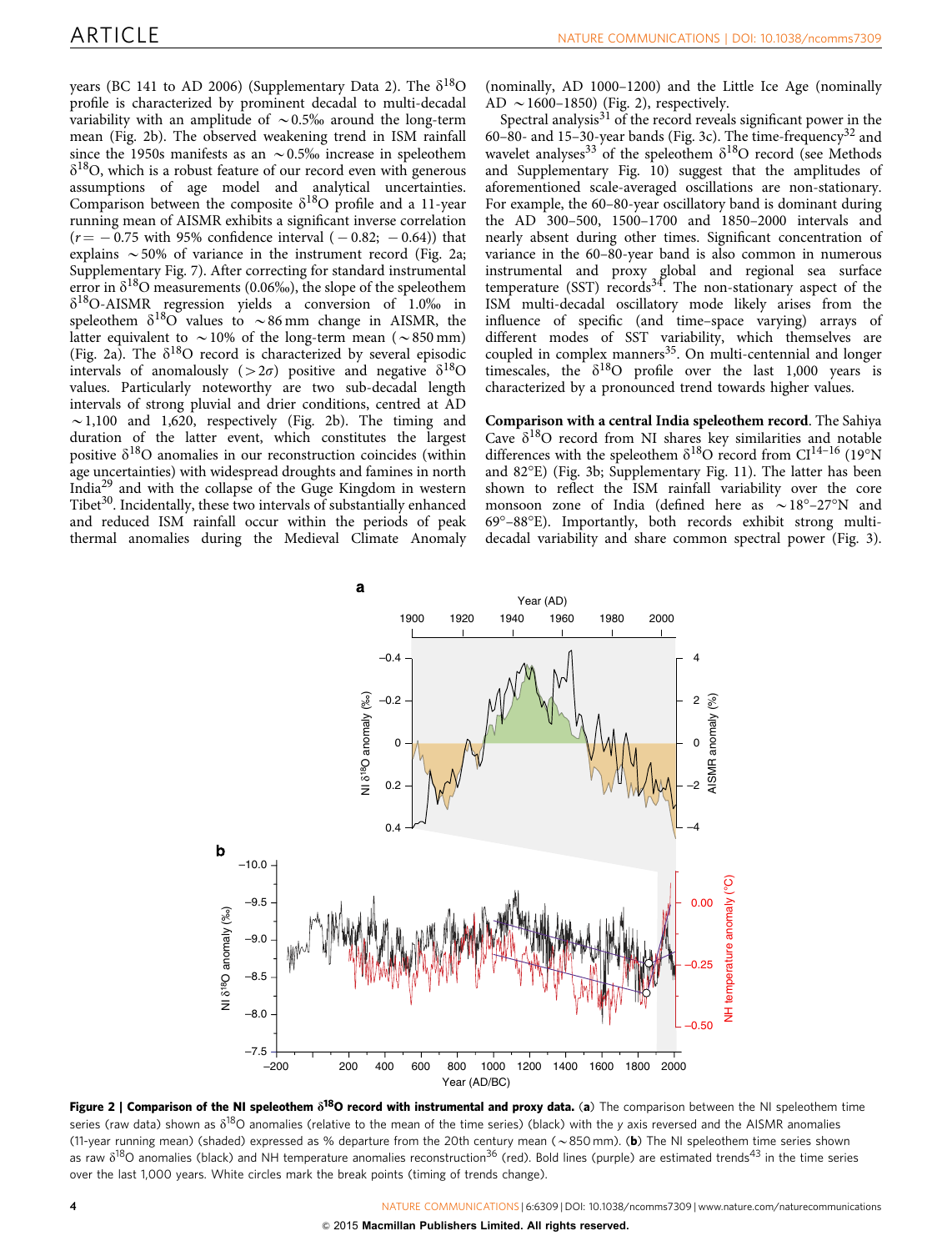<span id="page-4-0"></span>

Figure 3 | Time series analysis of the NI and CI  $\delta^{18}O$  records. (a) The NI speleothem record shown as  $\delta^{18}O$  anomalies (relative to the mean of the time series). The  $\delta^{18}$ O anomalies are shown both as raw data (grey) and smoothed (11-year running mean) (black) along with the regressed AISMR anomalies (%). (b) The comparison between the SSA<sup>[44](#page-7-0)</sup> detrended NI (black) and Cl<sup>14–16</sup> (red) speleothem records shown as  $\delta^{18}$ O anomalies (raw data). The long-term non-stationary trends in both time series are removed by subtracting the first reconstructed component indicated by SSA of the raw data. The two dashed horizontal lines delineate a 10% change in monsoon rainfall amounts, highlighting the magnitude of multi-decadal variability inferred from our NI  $\delta^{18}$ O record. (c) Power spectrum of the composite NI and (d) CI SSA-detrended  $\delta^{18}$ O time series obtained using REDFIT<sup>[31](#page-7-0)</sup> software. A varying number of Welch overlaps were used to optimize bias/variance properties. Spectral band significant above the 90% level are labelled with their period.

Although the CI  $\delta^{18}O$  record has slightly larger amplitude and is more variable than the NI  $\delta^{18}O$  record, such differences may result, at least partially, from a varying degree of smoothing of isotopic signals imparted by processes unique to local karst at each location. The visual comparison between the two records shows similar long-term patterns but no consistent peak-to-peak relationship on decadal-multi-decadal timescales. For example, the interval with most prominent positive anomalies in the CI record (AD  $\sim$  1370–1400) has no clear counterpart in the NI record, whereas the interval with most positive  $\delta^{18}O$  anomalies in the NI record (AD  $\sim$  1600–1630) is clearly evident in the CI record (Supplementary Fig. 11). While such inconsistencies may result from spatial contrast in ISM rainfall, the combined age uncertainties of both records preclude definitive assessment of phase relationships between these records on short timescales.

#### **Discussion**

The low-frequency (multi-centennial) aspect of our ISM reconstruction from NI is broadly similar to NH temperature

reconstructions<sup>[36](#page-7-0)</sup> over the last two millennia [\(Fig. 2b](#page-3-0)). The close correspondence between these reconstructions on such a timescale supports the notion that NH temperature is an important driver of ISM variability via changes in meridional surface/tropospheric thermal gradients<sup>[12,37](#page-6-0)</sup> and the inter-hemispheric thermal contrast<sup>[6,37](#page-6-0)</sup>. However, neither proxy nor instrumental data comparisons between ISM rainfall and NH temperatures reveal consistent relationships on decadal to multidecadal timescales. This suggests that the thermodynamic effect on ISM rainfall maybe more important on longer timescales via changes in boundary conditions at a larger spatial scale (global or hemispherical) $37$ . At shorter timescales, the ISM is more strongly influenced by changes in local and/or remote SST fields and other aspects of external boundary conditions<sup>4-6</sup>. Nonetheless, given that the magnitude of the NH temperature rise since the 1950s is unprecedented in the context of the last 2,000 years, the decreasing trend in the ISM rainfall seems anomalous in light of changes expected from a simple thermodynamical-scaling argument<sup>[38](#page-7-0)</sup>. The latter postulates that atmospheric water vapour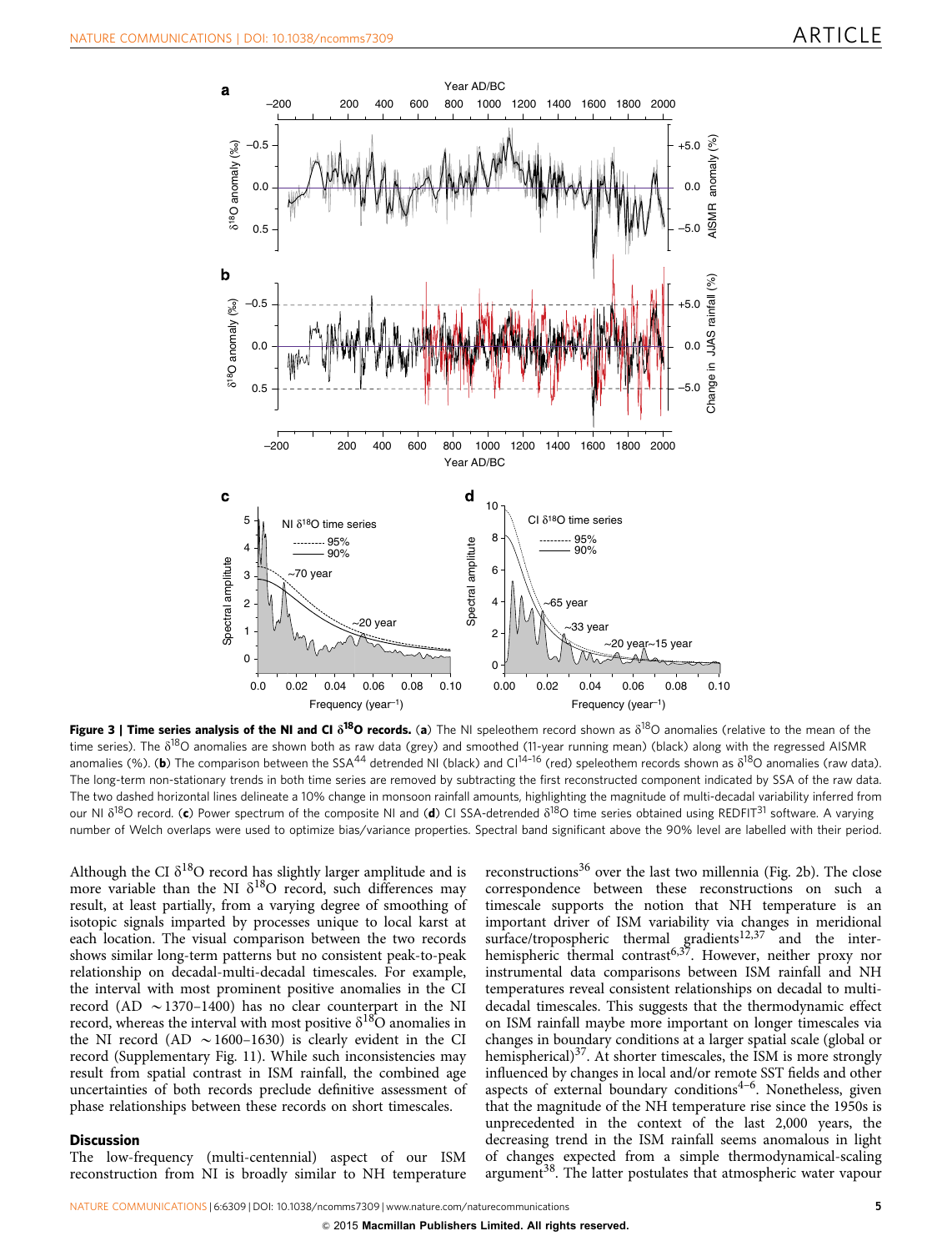should increase in line with the Clausius Clapeyron relationship at  $\sim$  7%°C<sup>-1</sup> rise in atmospheric temperature due to increasing concentrations of greenhouse gases. The lack of an upward trend in ISM rainfall since the 1950s supports results from coupled climate models that include aerosol forcing<sup>8,9,12</sup>. These model experiments indicate that the increased anthropogenic aerosol loading over south Asia may have substantially counterbalanced a precipitation increase over continental India that would otherwise have occurred in response to singular increase in global temperatures.

Parsing the relative contribution of aerosol forcing to the observed decline in ISM rainfall requires establishing an envelope of ISM baseline natural variability on decadal to multi-decadal timescales. We use the observed inverse speleothem  $\delta^{18}O$ -AISMR relationship in deriving, admittedly rough, quantitative estimates of decadal-scale variations in ISM. Using the standard linear regression fitted by means of the ordinary least-square method, we use the slope of the speleothem  $\delta^{18}$ O-AISMR relationship ( $\sim$  1.0%/86 mm) to estimate decadal-scale ISM rainfall variability over the last 2,000 years [\(Fig. 3](#page-4-0)). Although more sophisticated transfer functions employing a forward modelling approach may ultimately be more robust, any model for which the  $\delta^{18}O$  of monsoon precipitation (and consequently, the  $\delta^{18}$ O of speleothem) is inversely linked to area-weighted changes in ISM rainfall, should lead us, at least qualitatively, to the conclusion we reach as follows. Our analysis shows that the magnitude of ISM rainfall decrease since the mid-20th century is not unique in the long-term context of our record, but nonetheless right near the edge of the envelope of ISM longterm variability [\(Fig. 3a](#page-4-0)). This observation implies that the observed drying can be due to ISM natural variability alone. However, it will be imprudent to ignore the possible influence of aerosol forcing on ISM rainfall, especially considering that previous excursions to comparably drier intervals inferred from our record typically occurred in the context of cooler NH temperatures and in absence of significant human-induced aerosols emissions. It is also instructive to compare the maximum expression (peak-to-trough) of ISM multi-decadal variability in our record ( $\sim$ 10%), for example, from AD 1720 to  $\sim$ 1800 ([Fig. 3b](#page-4-0)) with anthropogenic-forced trends of mean monsoon rainfall projected from climate models for the 21st century. For example, a recent evaluation of ISM rainfall for the period 1850–2100 from 20 climate models within the Coupled Model Intercomparison Project 5 showed $11$  a consistent increase in mean monsoon rainfall for the period AD 2070–2100 (relative to the historic period AD 1870–1900) under different RCP scenarios, with the highest increase in the strongest warming scenario RCP 8.5. However, only half of these models can realistically simulate the ISM $^{11}$  $^{11}$  $^{11}$ . The projected increase in mean ISM rainfall for the period AD 2070–2100 (relative to AD 1870–1900) from all but one of the realistic models is within 10% for all warming scenarios, which is similar to the maximum magnitude of ISM natural multi-decadal variability inferred from our record. These observations highlight the fundamental problem of detecting forced trends in ISM rainfall against the background of relatively large internal variability.

Understanding the current and future changes in ISM rainfall spatio-temporal pattern and amount has enormous societal implications for more than 1.5 billion people in the region. The paleoclimate data presented here provide a baseline of ISM natural variability on multi-decadal to centennial timescales. It is on precisely these timescales that the anthropogenic-forced changes are likely to be superimposed on monsoon's natural climate variability. Detection and attribution of climate change on ISM rainfall will require a coordinated effort through improvements in both climate models and proxy reconstructions of ISM

rainfall. The paper presented here highlights the promise of this approach and provides impetus for further refinement of ISM rainfall reconstructions.

#### Methods

Cave characteristics and sample collection. In April 2007, we collected a pair of columnar-shaped stalagmites (SAH-A and SAH-B) from a small and poorly ventilated chamber,  $\sim$  100 m from the cave's entrance. The stalagmite SAH-A was found wet (and presumably actively growing) at the time of collection. In situ measurements indicate relative humidity in excess of 95%, numerous active feeder drips and a narrow range of ambient temperatures ( $T_{\text{cave air}} = 21.8 \pm 0.6 \degree \text{C},\ n = 7$ ) throughout the cave, with the latter being similar to the regional mean annual air temperature ( $\sim$  22.0 °C) (Supplementary Fig. 2). Unlike higher altitude regions to its north, the study area (elevation  $\sim 1,000-1,200$  m) does not experience snowfall. Consequently, spring snowmelt is not a source of meteoric water into the local karst above the Sahiya Cave. The regional precipitation–evaporation is positive only during the summer monsoon season (Supplementary Fig. 2b), suggesting that effective infiltration of meteoric waters into the local karst is only significant during the ISM season.

Sample preparation. The stalagmites were cut with a thin diamond blade along the growth axes. A digitally controlled triaxial micromill was used to obtain subsamples for  $\delta^{18}O$  and  $\delta^{13}C$  analyses by continuously milling in 100-µm increments along the stalagmites growth axes, yielding sub-samples weighing typically between 100 and 130 µg for isotopic analyses. Sub-samples for <sup>230</sup>Th dating (weighing typically between 150 and 300 mg) were obtained by drilling with a 0.9-mm carbide dental burr.

**Stable isotope analysis.** Sub-samples for  $\delta^{18}O$  and  $\delta^{13}C$ analyses were measured using a Multi-Prep Dual Inlet System attached to an Iso-prime Stable Isotope Ratio Mass Spectrometer at the University of Southern California. The long-term precision of the Ultissima standard for  $\delta^{18}O$  and  $\delta^{13}C$  measurements over the course of this study was  $\sim 0.06\%$  and 0.03%, respectively.

**Isotopic equilibrium.** Two lines of evidence support that calcite deposition in the Sahiya cave occurs at or near isotopic equilibrium. First, strong replication between the SAH-A and SAH-B  $\delta^{18}O$  records during the period of overlap ( $r = 0.60$  with 95% confidence interval (0.17, 0.84)) (Supplementary Fig. 8) suggest that both stalagmites have recorded a primary climate signal that has not been significantly altered by disequilibrium processes associated with conditions unique to each stalagmite, such as different flow pathways through the overlying bedrock, groundwater mixing and residence time,  $pCO<sub>2</sub>$  and so on. Second, the theoretical range of the caves' ambient temperature  $(20.8-23.9\,^{\circ}\text{C})$  under isotopic equilibrium conditions<sup>[39](#page-7-0)</sup> calculated from the measured range in  $\delta^{18}$ O of dripwaters  $(-6.95 \pm 0.31\%, n = 7)$  and the  $\delta^{18}$ O of modern calcite  $(-8.53\%)$  is well within the measured range of ambient temperature in the Sahiya cave  $(21.8 \pm 0.6 \degree C,$  $n = 7$ ).

230Th dating and the age model.  $^{230}$ Th dating was performed at the Minnesota Isotope Laboratory on a Multi-Collector Inductively Coupled Plasma Mass Spectrometer (Thermo-Finnigan Neptune). We use standard chemical procedures to separate uranium and thorium for <sup>230</sup>Th dating, as reported in Edwards et al.<sup>[40](#page-7-0)</sup> to separate uranium and thorium for <sup>230</sup>Th dating, as reported in Edwards et al.<sup>40</sup> The standardization and half-lives are reported in Cheng et al.<sup>[41](#page-7-0)</sup> All U and Th isotopes were measured on a MasCom multiplier behind the retarding potential quadrupole in the peak-jumping mode. We followed similar procedures of characterizing the multiplier as described in Shen et  $al$ .<sup>[42](#page-7-0)</sup> Initial  $^{230}$ Th values were corrected and all ages are reported with a  $2\sigma$  error and are in correct stratigraphic order (Supplementary Data 1). The chronologic frameworks of stalagmite SAH-A and SAH-B  $\delta^{18}$ O profiles are constrained by 13 and 15  $^{230}$ Th dates, respectively. We use Monte Carlo simulations ( $N = 2,000$ ) to account for the dating uncertainties (2.5% and 97.5% quantile confidence limits) within the time series $^{28}$  $^{28}$  $^{28}$ (Supplementary Fig. 9; Supplementary Data 1).

Time series analyses. Confidence intervals of correlation coefficients were determined using the pairwise moving-block bootstrap method to preserve the serial dependence of time series and interval calibration to increase the accuracy<sup>[43](#page-7-0)</sup>. To identify periodic components in the spectrum of unevenly spaced SAH-A, SAH-B and composite SAH  $\delta^{18}$ O time series, we applied the Lomb–Scargle Fourier transform in combination with Welch's Overlapped Sequence Averaging procedure using the REDFIT software<sup>31</sup>. REDFIT produces first-order autoregressive (AR1) time series with sampling times and characteristic timescales matching those of the input climate data. A varying number of overlapping (50%) detrended segments were used to optimize bias/variance properties of spectrum estimates. The univariate spectra were bias-corrected using 1,000 Monte Carlo simulations. To assess the statistical significance of a spectral peak, REDFIT estimates the upper confidence interval of the AR1 noise for various significance levels based on a  $\chi^2$ -distribution. Temporal changes in the average amplitude of signal components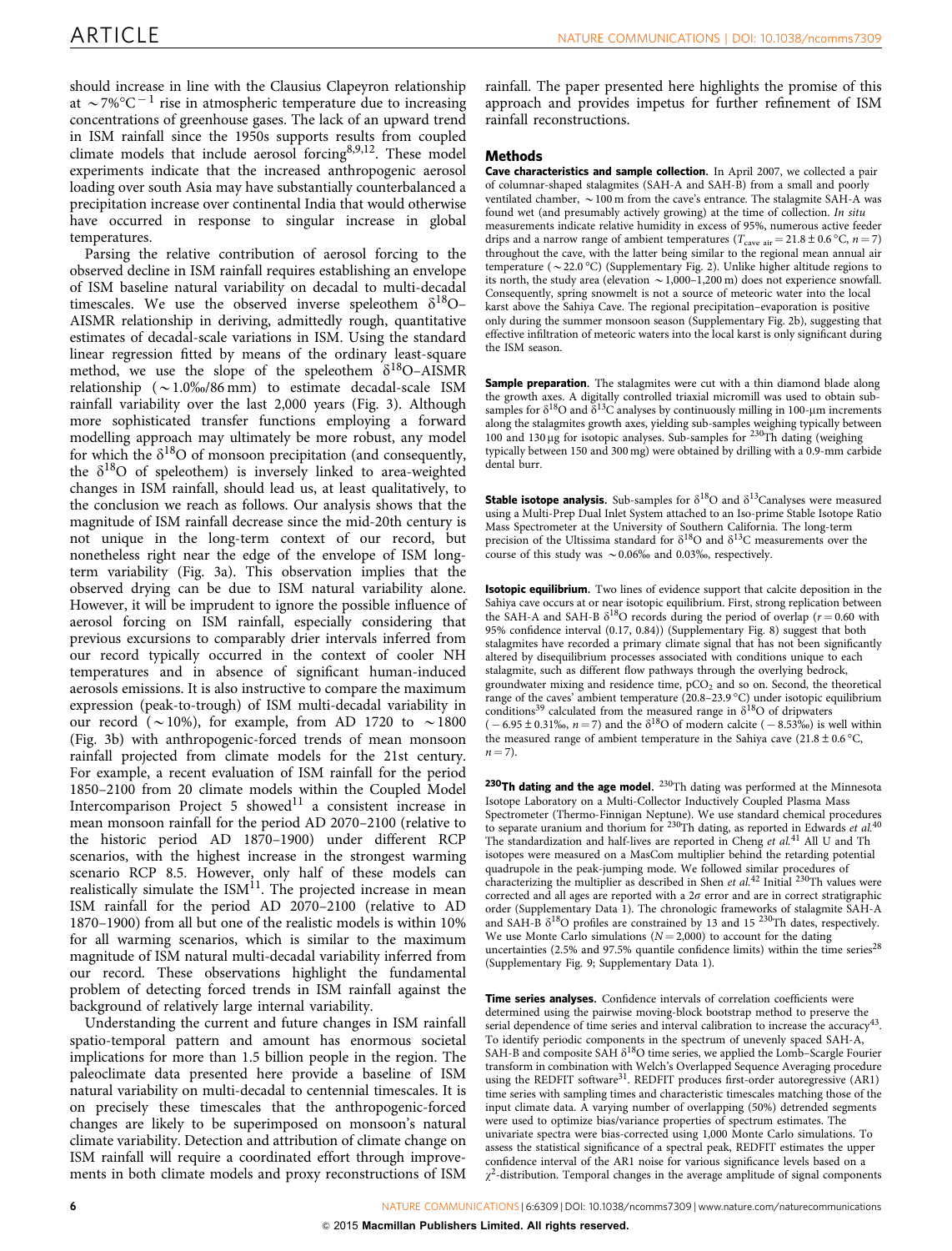<span id="page-6-0"></span>were estimated using a modified harmonic-filtering algorithm<sup>[32](#page-7-0)</sup>, which fits sinusoidal waves to an unevenly spaced series by means of least squares (analogous to the Lomb–Scargle Fourier transform). We used a sliding window of length four times the signal period and ascribe to the window's midpoint the average signal amplitude; the window is then shifted in steps of 0.1 year. This leads to a truncation of the time interval for the resulting estimate of the average amplitude of  $4 \times 80/2$ years = 160 years, from both the lower and upper time interval bound. In addition, we also applied the conventional continuous transform wavelet analysis to annually interpolated  $\delta^{18}O$  data being mindful of the caveat that here interpolation might introduce artefacts, potentially biasing the derived spectra. The singular spectrum<br>analysis-Multitaper Method (SSA-MTM) Toolkit<sup>[44](#page-7-0)</sup> was used to remove nonstationary linear trends from the  $\delta^{18}O$  time series by examining the variability of the largest eigenvalue from an autocovariance matrix. SSA decomposes time series into several modes of variability (monotonic and oscillatory) and the remaining low-amplitude noise. Time series trends and associated break points (timing of trends change) are quantified using a parametric, nonlinear regression technique<sup>[43](#page-7-0)</sup>. This model is a continuous function consisting of two linear parts that are joined at the break point. The break model is fitted to data using a weighted least-squares method with a brute-force search for the break point. Statistical uncertainties of the trend and break point are evaluated using 2,000 block bootstrap simulations, which preserve the distribution and serial dependence of the data over the length of a block.

Statistical analysis of observational  $\delta^{18}O_p$  data. We extensively utilized observational monthly  $\delta^{18}O_p$  data from two sites—Uttarkashi and New Delhi (data sets are accessible from [www.naweb.iaea.org\)](www.naweb.iaea.org) to characterize the  $\delta^{18}O_p$  variability and understand the dynamical controls of the  $\delta^{18}O_p$ -precipitation ( $\delta^{18}O_p$ -P) relationship in our study area. The  $\delta^{18}O_{\rm p}$  data from Uttarkashi ( $\sim$  50 km from the Sahiya Cave) contains only 3 years of monthly  $\delta^{18}O_p$  observations (AD 2004–2006;  $n = 28)^{45}$  $n = 28)^{45}$  $n = 28)^{45}$ , whereas the GNIP station at New Delhi ( $\sim$  200 km south of the Sahiya Cave), contains 341 monthly  $\delta^{18}O_p$  observations (available with gaps from AD 1961 to 2008). Despite the large difference in number of observations, the annual cycles of the  $\delta^{18}O_p$  and rainfall amount from both sites are remarkably similar (Supplementary Fig. 2a–b). This close correspondence is not surprising considering that both sites are under the influence of similar precipitation dynamics due to their proximity. In addition, we find strong correlation between the observational  $\delta^{18}O_p$  data from New Delhi and simulated  $\delta^{18}O_p$  data (extracted from the grid point nearest to the Sahiya Cave) from Experimental Climate Prediction Center's Global Spectral Model (ECPC-GSM) fitted with isotope tracers (IsoGSM)<sup>[46](#page-7-0)</sup> (Supplementary Fig. 3). In light of these observations, we argue that the GNIP  $\delta^{18}O_p$  database from New Delhi data can be reliably used to understand the nature of the  $\delta^{18}O_p-P$  relationship in our study area.

The New Delhi GNIP database is characterized by a large range in both monthly  $\delta^{18}O_p$  and precipitation amount (Supplementary Fig. 4). The distribution of JJAS-averaged  $\delta^{18}O_p$  and precipitation amount illustrates a negative  $\delta^{18}O_p$ –P relationship ( $r = -0.37$ , with 95% confidence interval ( $-0.62$ ;  $-0.04$ ),  $n = 35$ ). The inverse  $\delta^{18}O_p$ –P relationship for the individual months JJAS (Supplementary Fig. 5) is most pronounced at the onset (June) and end (September) of the ISM season. In contrast, the inverse  $\delta^{18}O_p$ –P relationship during the height of the monsoon season (JA) is relatively weaker despite July and August being typically the wettest months. One plausible explanation for this observation is that lower humidity, higher evaporation and unsaturated soil conditions in June and September lead to faster re-evaporation of precipitation below cloud base and from the ground, thus explaining the observed inverse  $\delta^{18}O_p$ –P relationship through the classic amount effect. However, a critical examination of the GNIP data set, together with composite trajectory analyses of low-level monsoon winds during strong and weak monsoon seasons, suggest that sub-seasonal changes in monsoon circulation and associated changes in the moisture source and rainout history of air parcels, are more dominant contributors to the observed inverse  $\delta^{18}O_p$  –P relationship in our study area. This can be explained as follows. The monthly observations of  $\delta^{18}O_p$  and precipitation amount in the GNIP data exhibit a large range with some values representing extreme ends of both,  $\delta^{18}\mathrm{O}_\mathrm{p}$  and rainfall amount ranges. We define the extreme values as those that fall in the lower and the upper quartiles of observed range of  $\delta^{18}O_p$  and precipitation amount (Supplementary Fig. 5). On the basis of this scheme, we classify these extreme  $\delta^{18}O_p$ –P pairs (and their relative abundance in the GNIP database) into four groups: (a) negative-wet (NW, relatively common); (b) negative-dry (rare); (c) positive-wet (rare) and (d) positive-dry (PD, relatively common). We find that the presence or absence of the inverse  $\delta^{18}O_p$ –P relationship is strongly sensitive to the abundance of the NW and PD pairs in the data set, and if these data pairs are removed from the regression analysis, the inverse  $\delta^{18}O_p$ –P relationship during June weakens and vanishes for the remaining summer monsoon season. These observations suggest that the primary source of the inverse  $\delta^{18}O_p$ –P relationship in the GNIP database arises from occurrence of anomalously strong (<sup>18</sup>O depleted) and weak (18O enriched) precipitation events.

**HYSPLIT trajectory analysis.** We utilized the HYSPLIT<sup>[25](#page-7-0)</sup> model provided by the National Oceanographic and Atmospheric Administration Air Resources Laboratory together with the National Center for Environmental Prediction and National Center for Atmospheric Research Reanalysis version 1 data<sup>[47](#page-7-0)</sup> to generate

quasi-isentropic backward (168 h) trajectory ensembles of strong and weak monsoon seasons ([Fig. 1](#page-2-0); Supplementary Fig. 6). We are cognizant that HYSPLITderived trajectories can have large computational errors that are inherited from uncertainties in the reanalysis products. Therefore, we increase our confidence in trajectory analysis by computing hundreds of trajectories over an extended period to identify major moisture source areas and broad circulation features that produce precipitation in our study area. For each month of the monsoon season (JJAS), we produce the 'wet' and 'dry' trajectory ensembles (Supplementary Fig. 6). The 'wet' and 'dry' months are defined here as those that fall in the upper and lower quartile of the observed range in precipitation amount in the GNIP database. For each wet and dry composite, we computed  $\sim 600$  isentropic back-trajectories (168 h)(sampled four times daily at UTC 00, 06, 12 and 18) initialized at 1,500 metres (above ground level corresponding to  $\sim$  850 hPa). Results from a smaller sub-set of randomly selected trajectories initialized at 1.0 or 1.5 km above ground level (corresponding to  $\sim$  900 and 850 hPa levels, respectively) and computed for either 120 or 168 h duration, were nearly identical.

#### References

- 1. Hoyos, C. D. & Webster, P. J. The role of intraseasonal variability in the nature of Asian monsoon precipitation. J. Climate 20, 4402–4424 (2007).
- Parthasarathy, B., Munot, A. A. & Kothawale, D. R. All-India monthly and seasonal rainfall series—1871–1993. Theor. Appl. Climatol. 49, 217–224 (1994).
- 3. Kripalani, R. H. & Kulkarni, A. Monsoon rainfall variations and teleconnections over South and East Asia. Int. J. Climatol. 21.5, 603–616 (2001).
- 4. Krishnamurthy, V. & Goswami, B. N. Indian monsoon-ENSO relationship on interdecadal time scales. J. Climate 13, 579–595 (2000).
- 5. Kriplani, R. H., Kulkarni, A. A., Sabade, S. S. & Khandekar, M. L. Indian monsoon variability in a global warming scenario. Nat. Hazards 29, 189–206 (2003).
- 6. Goswami, B. N., Madhusoodanan, M. S., Neema, C. P. & Sengupta, D. A physical mechanism for North Atlantic SST influence on the Indian summer monsoon. Geophys. Res. Lett. 33, L02706 (2006).
- 7. Turner, A. G. & Annamalai, H. Climate change, and the South Asian summer monsoon. Nat. Clim. Change 2, 587–595 (2012).
- 8. Ramanathan, V. et al. Atmospheric brown clouds: Impacts on South Asian climate and hydrological cycle. Proc. Natl Acad. Sci USA 102, 5326–5333 (2005).
- 9. Bollasina, M. A., Ming, Y. & Ramaswamy, V. Anthropogenic aerosols and the weakening of the South Asian summer monsoon. Science 334, 502–505 (2011).
- 10. Kripalani, R. H. et al. South Asian summer monsoon precipitation variability: coupled climate model simulations and projections under IPCC AR4. Theor. Appl. Climatol. 90, 133–159 (2007).
- 11. Menon, V., Levermann, A., Schewe, J., Lehmann, J. & Frieler, K. Consistent increase in Indian monsoon rainfall and its variability across CMIP-5 models. Earth Syst. Dynam. 4, 287–300 (2013).
- 12. Polsen, D., Bollasina, M., Hegerl, G. C. & Wilcox, L. J. Decreased monsoon precipitation in the Northern Hemisphere due to anthropogenic aerosols. Geophy. Res. Lett. 41, 6023–6029 (2014).
- 13. Gautam, R., Hsu, N. C., Lau, K. M. & Kafatos, M. Aerosol and rainfall variability over the Indian monsoon region: distributions, trends and coupling. Ann. Geophys. 27, 3691–3703 (2009).
- 14. Sinha, A. et al. A 900-year (600 to 1500 AD) record of Indian summer monsoon precipitation from the core monsoon zone of India. Geophys. Res. Lett. 34, L16707 (2007).
- 15. Berkelhammer, M. et al. Persistent multidecadal power of the Indian Summer Monsoon. Earth Planet. Sci. Lett. 290, 166–172 (2010).
- 16. Sinha, A. et al. The leading mode of Indian Summer Monsoon precipitation variability during the last millennium. Geophys. Res. Lett. 38, L15703 (2011).
- 17. Berkelhammer, M. et al. in Climates, Landscapes, and Civilizations (eds Giosan L., Fuller D. Q., Nicoll K., Flad R. K. & Clift P. D.) 75–88 (American Geophysical Union, 2012).
- 18. Berkelhammer, M. et al. On the low-frequency component of the ENSO–Indian monsoon relationship: a paired proxy perspective. Clim. Past. 10, 733–744 (2014).
- 19. Joseph, P. V. & Sijikumar, S. Intraseasonal variability of the low-level jet stream of the Asian summer monsoon. J. Climate 17, 1449–1458 (2004).
- 20. Sikka, D. R. Some aspects of the large scale fluctuations of summer monsoon rainfall over India in relation to fluctuations in the planetary and regional scale circulation parameters. Proc. Indian Acad. Sci. (Earth Planet. Sci.) 89, 179–195 (1980).
- 21. Goswami, B. N., Ajayamohan, R. S., Xavier, P. K. & Sengupta, D. Clustering of synoptic activity by Indian summer monsoon intraseasonal oscillations. Geophys. Res. Lett. 30, 1431 (2003).
- 22. Webster, P. J. et al. Monsoons: processes, predictability, and the prospects for prediction. J. Geophys. Res. 103, 14451–14510 (1998).
- 23. Krishnan, R., Vinay, K., Sugi, M. & Yoshimura, J. Internal feedbacks from monsoon–midlatitude interactions during droughts in the Indian summer monsoon. J. Atmos. Sci. 66, 553–578 (2009).